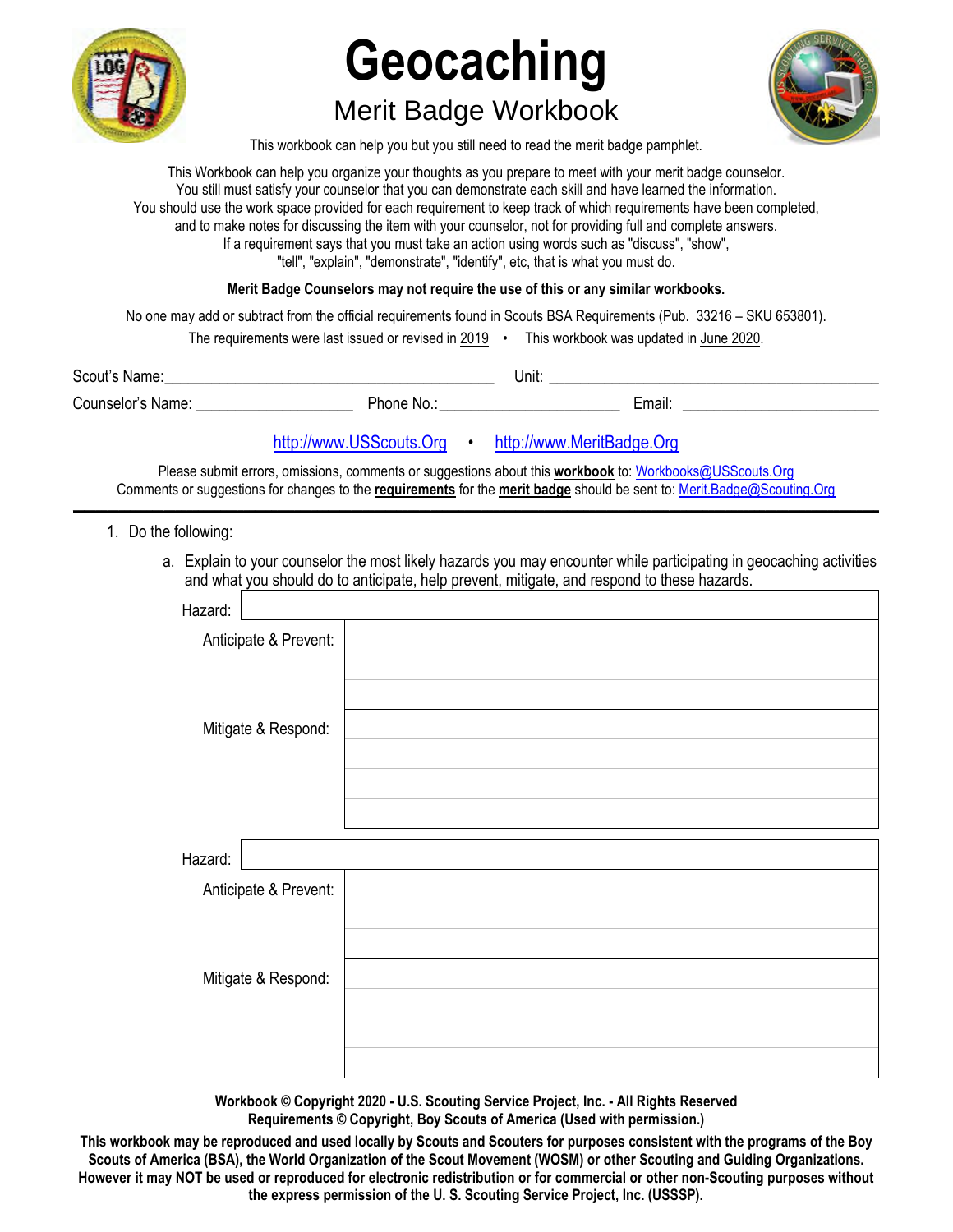| Hazard:               |  |
|-----------------------|--|
| Anticipate & Prevent: |  |
|                       |  |
|                       |  |
|                       |  |
| Mitigate & Respond:   |  |
|                       |  |
|                       |  |
|                       |  |
|                       |  |
|                       |  |
| Hazard:               |  |
| Anticipate & Prevent: |  |
|                       |  |
|                       |  |
|                       |  |
| Mitigate & Respond:   |  |
|                       |  |
|                       |  |
|                       |  |
|                       |  |
| Hazard:               |  |
| Anticipate & Prevent: |  |
|                       |  |
|                       |  |
|                       |  |
| Mitigate & Respond:   |  |
|                       |  |
|                       |  |
|                       |  |
|                       |  |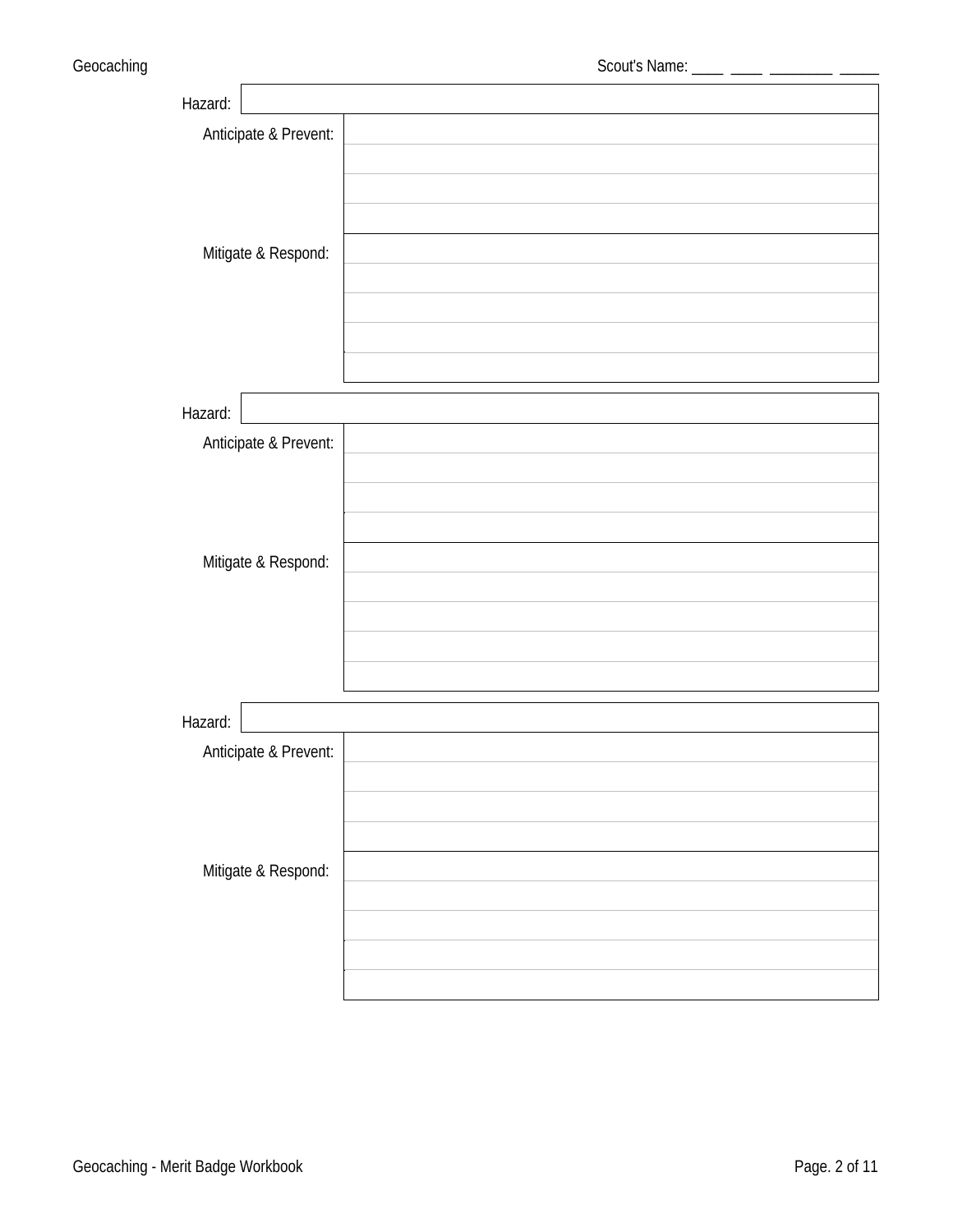b. Discuss first aid and prevention for the types of injuries or illnesses that could occur while participating in geocaching activities, including cuts, [scrapes,](http://meritbadge.org/wiki/index.php/Scrapes) snakebite, insect stings, tick bites, exposure to poisonous plants, heat and cold reactions (sunburn, heatstroke, heat exhaustion, hypothermia), and dehydration.

| Cuts:                    |  |
|--------------------------|--|
|                          |  |
|                          |  |
|                          |  |
|                          |  |
|                          |  |
|                          |  |
|                          |  |
| Scrapes:                 |  |
|                          |  |
|                          |  |
|                          |  |
|                          |  |
|                          |  |
|                          |  |
|                          |  |
| Snakebite:               |  |
|                          |  |
|                          |  |
|                          |  |
|                          |  |
|                          |  |
|                          |  |
|                          |  |
| Insect stings:           |  |
|                          |  |
|                          |  |
|                          |  |
|                          |  |
|                          |  |
|                          |  |
|                          |  |
| <b>Tick bites:</b>       |  |
|                          |  |
|                          |  |
|                          |  |
|                          |  |
|                          |  |
|                          |  |
|                          |  |
| Exposure to<br>poisonous |  |
|                          |  |
| plants:                  |  |
|                          |  |
|                          |  |
|                          |  |
|                          |  |
|                          |  |
| Sunburn:                 |  |
|                          |  |
|                          |  |
|                          |  |
|                          |  |
|                          |  |
|                          |  |
|                          |  |
| Heatstroke:              |  |
|                          |  |
|                          |  |
|                          |  |
|                          |  |
|                          |  |
|                          |  |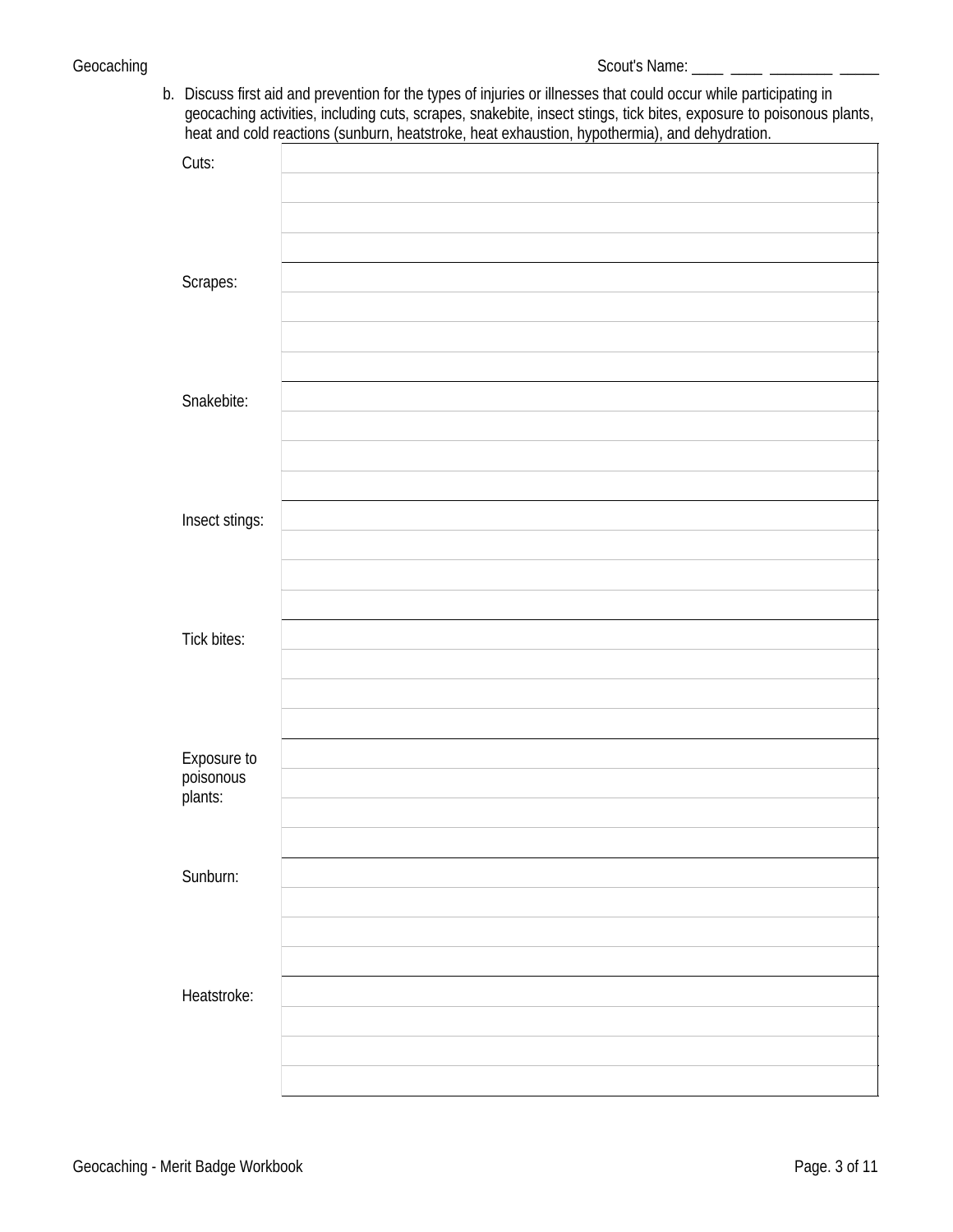| Heat<br>exhaustion: |  |
|---------------------|--|
|                     |  |
|                     |  |
| Hypothermia:        |  |
|                     |  |
| Dehydration:        |  |
|                     |  |
|                     |  |

c. Discuss how to properly plan an activity that uses GPS, including using the buddy system, sharing your plan with others, and considering the weather, route, and proper attire.

| with others, and considering the weather, route, and proper attire. |  |  |  |  |
|---------------------------------------------------------------------|--|--|--|--|
|                                                                     |  |  |  |  |
|                                                                     |  |  |  |  |
|                                                                     |  |  |  |  |
|                                                                     |  |  |  |  |
|                                                                     |  |  |  |  |
|                                                                     |  |  |  |  |
|                                                                     |  |  |  |  |
|                                                                     |  |  |  |  |
|                                                                     |  |  |  |  |
|                                                                     |  |  |  |  |
|                                                                     |  |  |  |  |
|                                                                     |  |  |  |  |

## 2. Discuss the following with your counselor:

a. Why you should never bury a cache.

| . |  |
|---|--|
|   |  |
|   |  |
|   |  |
|   |  |
|   |  |
|   |  |
|   |  |
|   |  |
|   |  |
|   |  |
|   |  |
|   |  |
|   |  |
|   |  |
|   |  |
|   |  |
|   |  |
|   |  |
|   |  |
|   |  |
|   |  |
|   |  |
|   |  |
|   |  |
|   |  |
|   |  |
|   |  |
|   |  |
|   |  |
|   |  |
|   |  |
|   |  |
|   |  |
|   |  |
|   |  |
|   |  |
|   |  |
|   |  |
|   |  |
|   |  |
|   |  |
|   |  |
|   |  |
|   |  |
|   |  |
|   |  |
|   |  |
|   |  |
|   |  |
|   |  |
|   |  |
|   |  |
|   |  |
|   |  |
|   |  |
|   |  |
|   |  |
|   |  |
|   |  |
|   |  |
|   |  |
|   |  |
|   |  |
|   |  |
|   |  |
|   |  |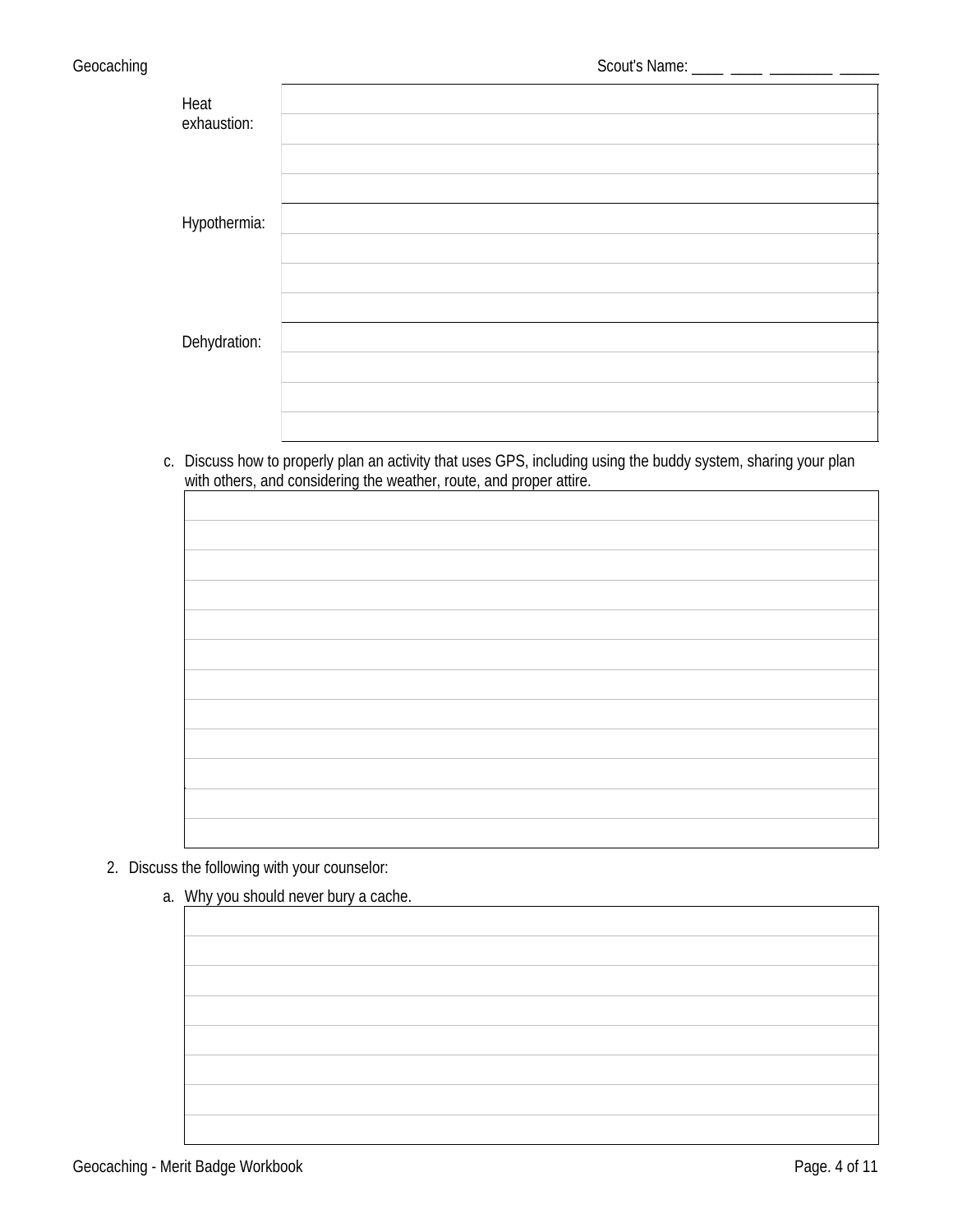b. How to use proper geocaching etiquette when hiding or seeking a cache, and how to properly hide, post, maintain, and dismantle a geocache.

| $\tilde{\phantom{a}}$ |  |
|-----------------------|--|
|                       |  |
|                       |  |
|                       |  |
|                       |  |
|                       |  |
|                       |  |
|                       |  |
|                       |  |
|                       |  |
|                       |  |
|                       |  |
|                       |  |
|                       |  |
|                       |  |
|                       |  |
|                       |  |
|                       |  |
|                       |  |
|                       |  |
|                       |  |
|                       |  |
|                       |  |
|                       |  |
|                       |  |
|                       |  |
|                       |  |
|                       |  |
|                       |  |
|                       |  |
|                       |  |
|                       |  |
|                       |  |
|                       |  |
|                       |  |
|                       |  |
|                       |  |
|                       |  |
|                       |  |
|                       |  |
|                       |  |
|                       |  |
|                       |  |
|                       |  |
|                       |  |
|                       |  |
|                       |  |
|                       |  |
|                       |  |
|                       |  |
|                       |  |
|                       |  |
|                       |  |
|                       |  |
|                       |  |
|                       |  |
|                       |  |
|                       |  |
|                       |  |
|                       |  |
|                       |  |
|                       |  |
|                       |  |
|                       |  |
|                       |  |
|                       |  |
|                       |  |
|                       |  |
|                       |  |
|                       |  |
|                       |  |
|                       |  |
|                       |  |

c. The principles o[f Leave No Trace](http://meritbadge.org/wiki/index.php/Leave_No_Trace) as they apply to geocaching

3. Explain the following terms used in geocaching: waypoint:, log, cache, accuracy, difficulty and terrain ratings, attributes, trackable. <u> 1980 - Andrea Station Barbara, actor a component de la componentación de la componentación de la componentaci</u>

| Waypoint: |  |
|-----------|--|
|           |  |
|           |  |
|           |  |
|           |  |
| Log:      |  |
|           |  |
|           |  |
|           |  |
|           |  |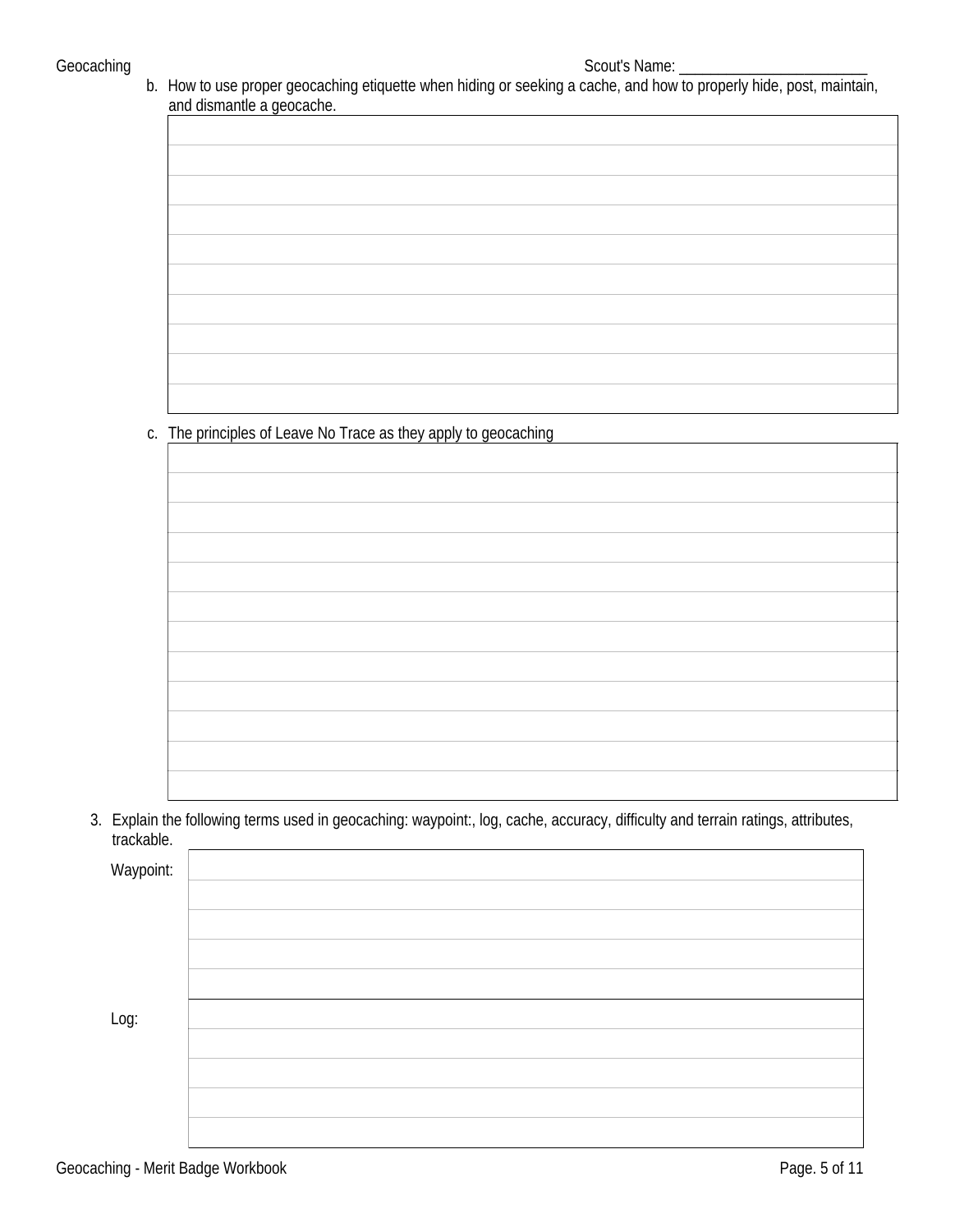| Cache:                 |                                                            |  |  |
|------------------------|------------------------------------------------------------|--|--|
|                        |                                                            |  |  |
|                        |                                                            |  |  |
|                        |                                                            |  |  |
|                        |                                                            |  |  |
|                        |                                                            |  |  |
| Accuracy:              |                                                            |  |  |
|                        |                                                            |  |  |
|                        |                                                            |  |  |
|                        |                                                            |  |  |
|                        |                                                            |  |  |
| Difficulty<br>ratings: |                                                            |  |  |
|                        |                                                            |  |  |
|                        |                                                            |  |  |
|                        |                                                            |  |  |
|                        |                                                            |  |  |
| Terrain                |                                                            |  |  |
| ratings:               |                                                            |  |  |
|                        |                                                            |  |  |
|                        |                                                            |  |  |
|                        |                                                            |  |  |
| <b>Attributes:</b>     |                                                            |  |  |
|                        |                                                            |  |  |
|                        |                                                            |  |  |
|                        |                                                            |  |  |
|                        |                                                            |  |  |
|                        |                                                            |  |  |
| Trackable:             |                                                            |  |  |
|                        |                                                            |  |  |
|                        |                                                            |  |  |
|                        |                                                            |  |  |
|                        |                                                            |  |  |
|                        | Choose five additional terms to explain to your counselor. |  |  |
| 1.                     |                                                            |  |  |
|                        |                                                            |  |  |
|                        |                                                            |  |  |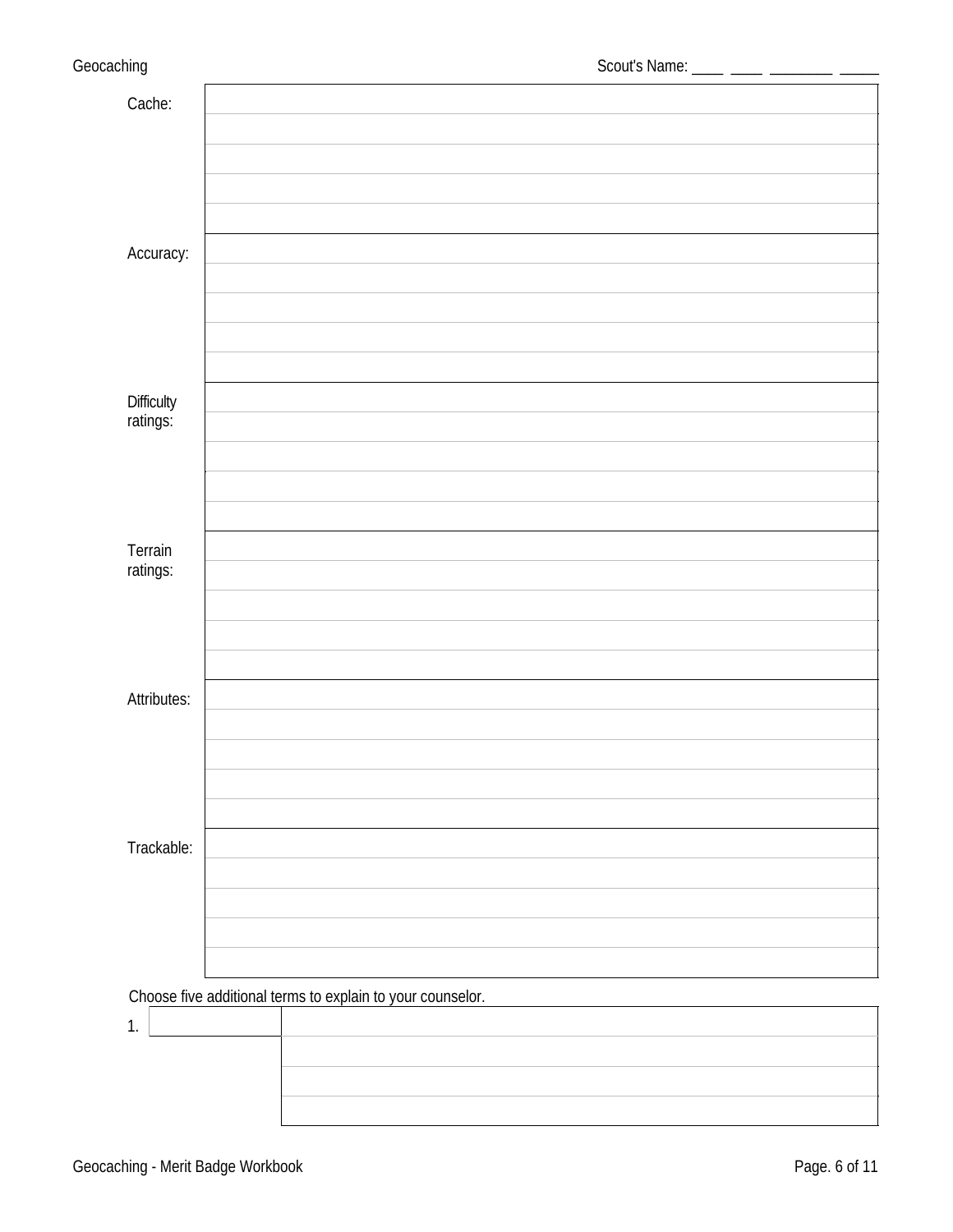

4. Explain how the Global Positioning System (GPS) works.



c Then, using Scouting's Teaching EDGE, demonstrate the use of a GPS unit to your counselor. Include marking and editing a waypoint, changing field functions, and changing the coordinate system in the unit.

- 5. Do the following:
	- $c$  a. Show you know how to use a [map and compass](http://meritbadge.org/wiki/index.php/Map_and_compass) and explain why this is important for geocaching.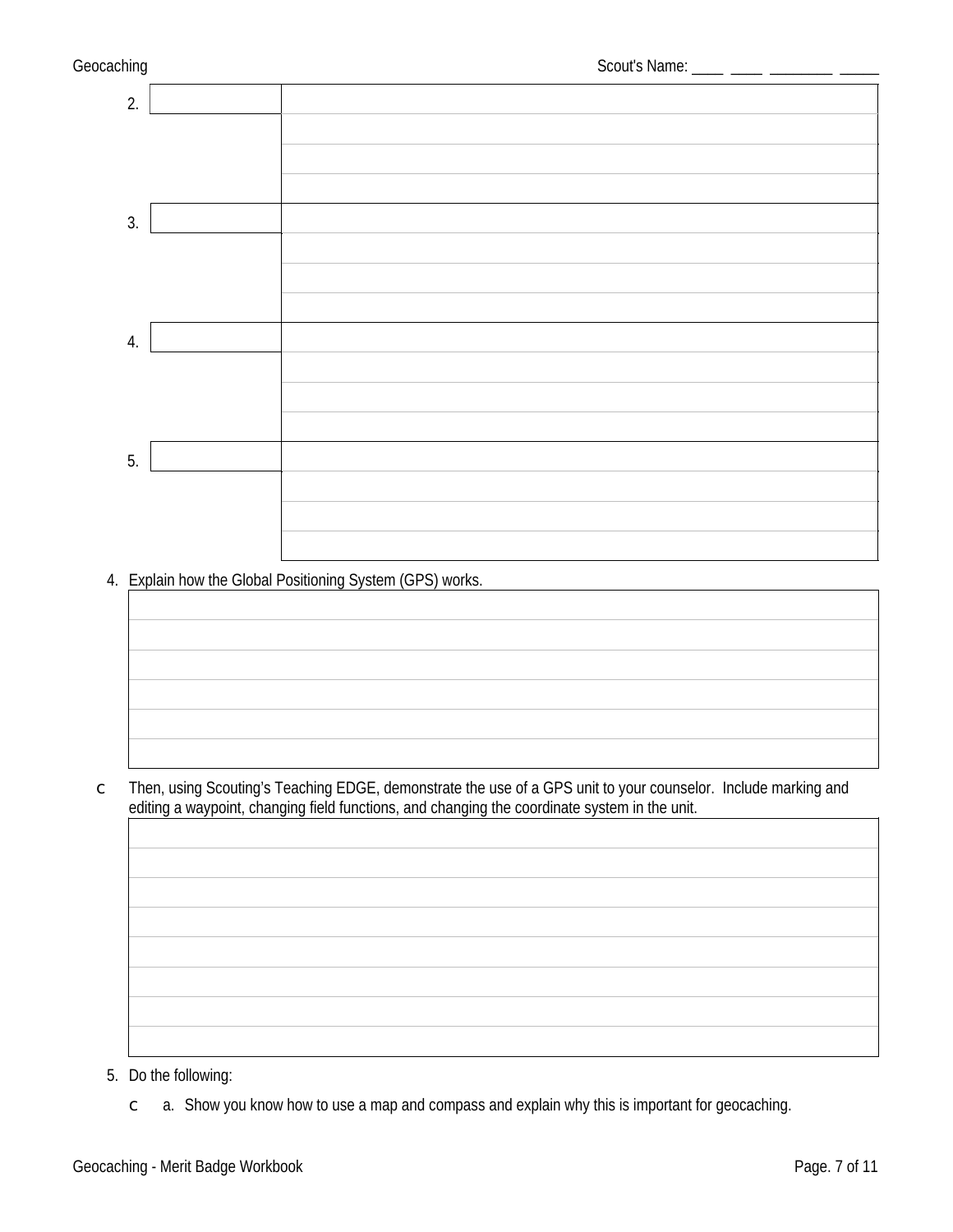c b. Explain the similarities and differences between GPS navigation and standard map reading skills and describe the benefits of each

6. Describe the four steps to finding your first cache to your counselor.

| $\mathbf{1}$ |  |
|--------------|--|
|              |  |
|              |  |
|              |  |
|              |  |
|              |  |
| 2.           |  |
|              |  |
|              |  |
|              |  |
|              |  |
|              |  |
| 3.           |  |
|              |  |
|              |  |
|              |  |
|              |  |
|              |  |
| 4.           |  |
|              |  |
|              |  |
|              |  |
|              |  |
|              |  |

c Then mark and edit a waypoint.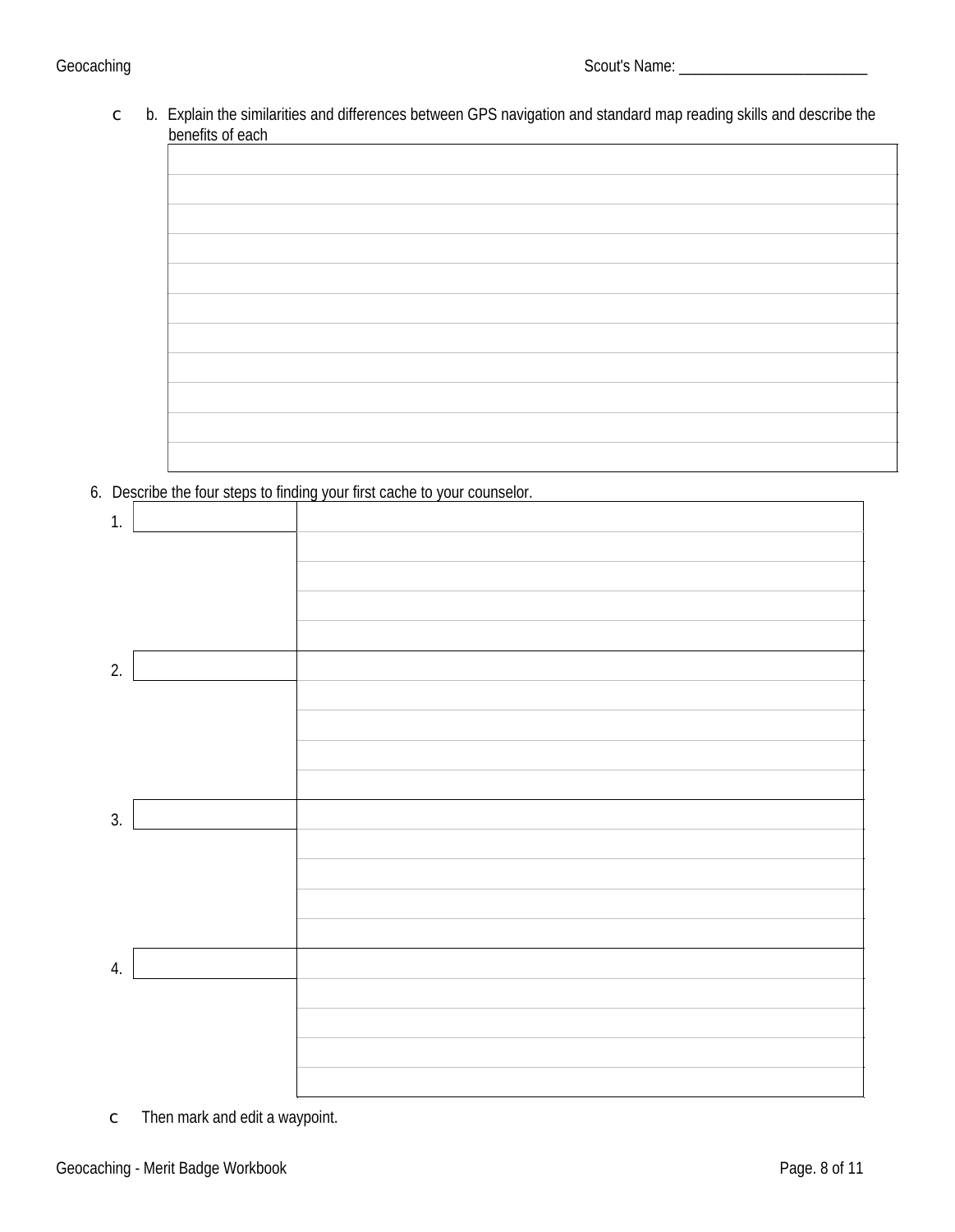7. With your parent's permission\*, go to [www.geocaching.com.](http://www.geocaching.com/) Type in your city and state to locate public geocaches in your area. Share the posted information about three of those geocaches with your counselor.

| $\mathsf C$ | 1. |       |                     |  |  |
|-------------|----|-------|---------------------|--|--|
|             |    |       |                     |  |  |
|             |    |       |                     |  |  |
|             |    |       |                     |  |  |
|             |    |       |                     |  |  |
| $\mathsf C$ | 2. |       |                     |  |  |
|             |    |       |                     |  |  |
|             |    |       |                     |  |  |
|             |    |       |                     |  |  |
|             |    |       |                     |  |  |
| $\mathsf C$ | 3. |       |                     |  |  |
|             |    |       |                     |  |  |
|             |    |       |                     |  |  |
|             |    |       |                     |  |  |
|             |    |       |                     |  |  |
|             |    | .<br> | $\mathbf{r}$<br>. . |  |  |

c Then, pick one of the three and find the cache.

\*To fulfill this requirement, you will need to set up a free user account with www.geocaching.com. Ask your parent for permission and help before you do so.

### 8. Do ONE of the following:

 $\degree$  a. If a Cache to Eagle® series exists in your council, visit at least three of the 12 locations in the series. Describe the projects that each cache you visit highlights, and explain how the Cache to Eagle® program helps share our Scouting service with the public.

| 1.      |  |
|---------|--|
| Project |  |
|         |  |
|         |  |
| 2.      |  |
| Project |  |
|         |  |
|         |  |
| 3.      |  |
| Project |  |
|         |  |
|         |  |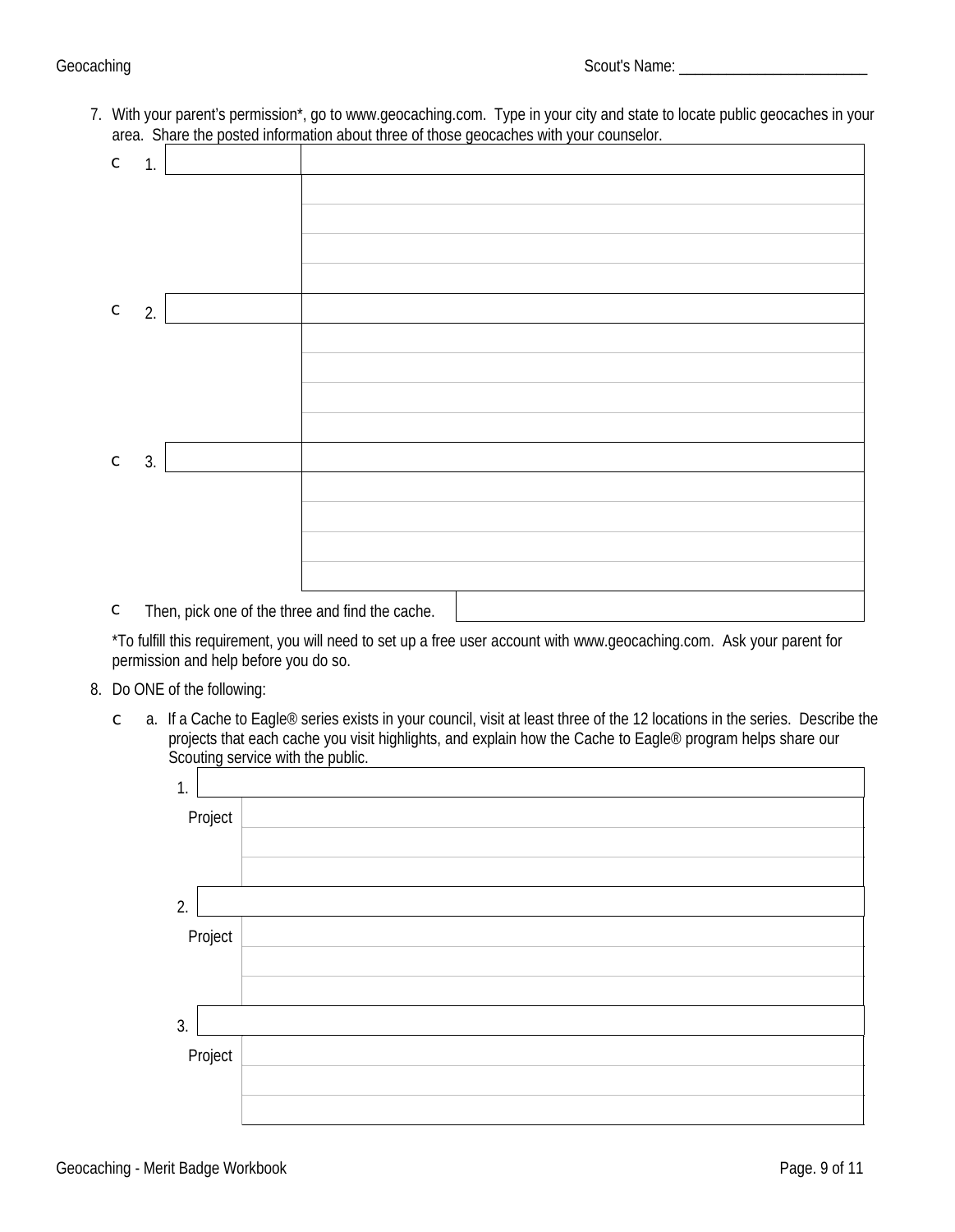Explain how the Cache to Eagle® program helps share our Scouting service with the public.

- $\degree$  b. Create a Scouting-related Travel Bug<sup>®</sup> that promotes one of the values of Scouting.
- c "Release" your Travel Bug into a public geocache and, with your parent's permission, monitor its progress at www.geocaching.com for 30 days. Keep a log, and share this with your counselor at the end of the 30-day period.
- $c c$ . Set up and hide a public geocache, following the guidelines in the Geocaching merit badge pamphlet. Before doing so, share with your counselor a three-month maintenance plan for the geocache where you are personally responsible for those three months.
- $\degree$  After setting up the geocache, with your parent's permission, follow the logs online for 30 days and share them with your counselor.
- $\epsilon$  You must archive the geocache when you are no longer maintaining it.
- c d. Explain what Cache In Trash Out (CITO) means, and describe how you have practiced CITO at public geocaches or at a CITO event.

Then, either create CITO containers to leave at public caches, or host a CITO event for your unit or for the public.

9. Plan a geohunt for a youth group such as your troop or a neighboring pack, at school, or your place of worship. Choose a theme, set up a course with at least four waypoints, teach the players how to use a GPS unit, and play the game.

Theme

 $\subset$  Set up a course

Waypoints:

1. 2.